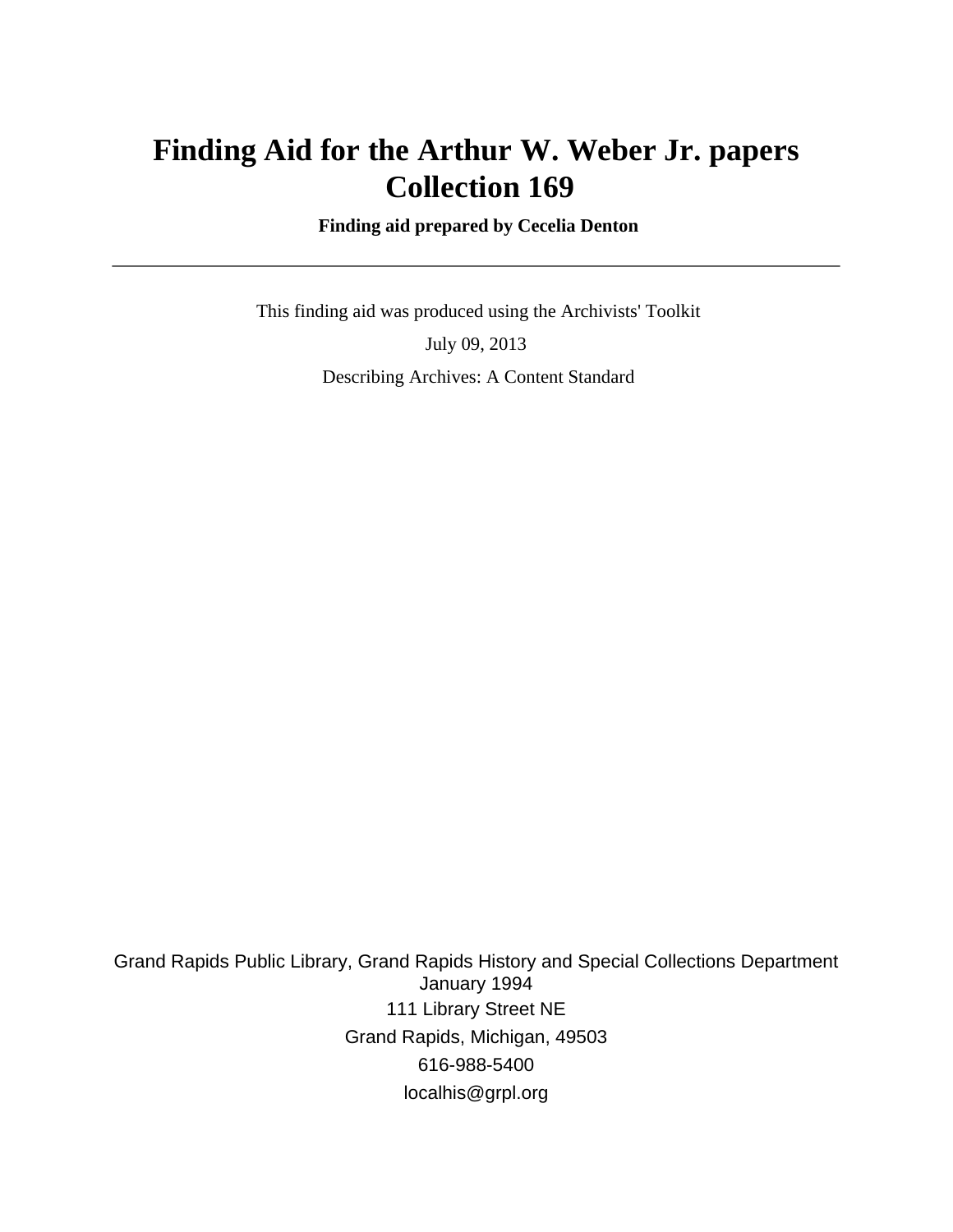# **Table of Contents**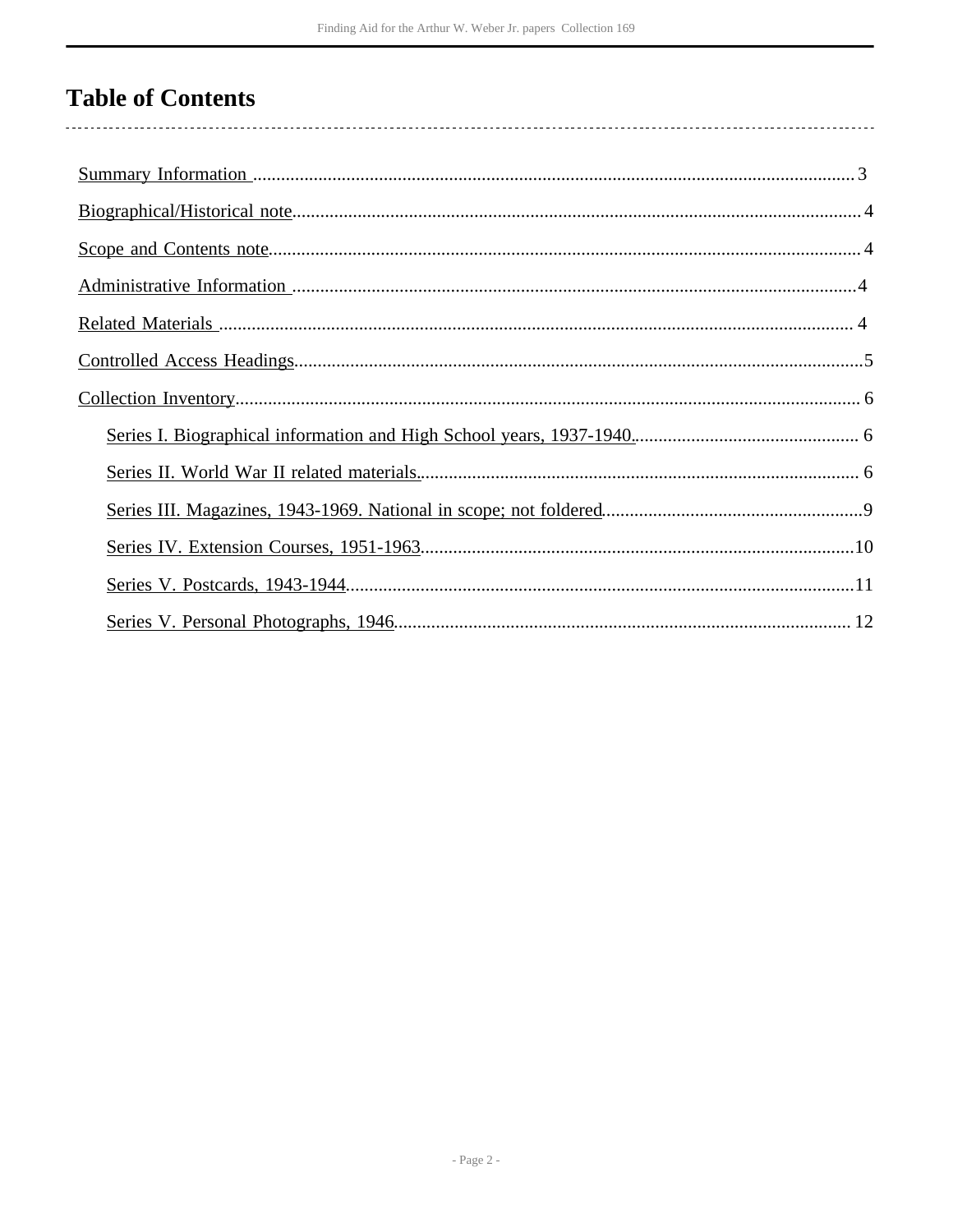# <span id="page-2-0"></span>**Summary Information**

| <b>Repository</b> | Grand Rapids Public Library, Grand Rapids History and Special<br><b>Collections Department</b>                                                                                                                                                                                                                                                                                                                                                                                                                                                                                                                                                                                                                                                                                 |
|-------------------|--------------------------------------------------------------------------------------------------------------------------------------------------------------------------------------------------------------------------------------------------------------------------------------------------------------------------------------------------------------------------------------------------------------------------------------------------------------------------------------------------------------------------------------------------------------------------------------------------------------------------------------------------------------------------------------------------------------------------------------------------------------------------------|
| <b>Creator</b>    | Weber, Arthur W, Jr., 1922-1979                                                                                                                                                                                                                                                                                                                                                                                                                                                                                                                                                                                                                                                                                                                                                |
| <b>Title</b>      | Arthur W. Weber Jr. papers                                                                                                                                                                                                                                                                                                                                                                                                                                                                                                                                                                                                                                                                                                                                                     |
| Date [inclusive]  | 1937-1969                                                                                                                                                                                                                                                                                                                                                                                                                                                                                                                                                                                                                                                                                                                                                                      |
| <b>Extent</b>     | 2.92 Linear feet Four boxes                                                                                                                                                                                                                                                                                                                                                                                                                                                                                                                                                                                                                                                                                                                                                    |
| Language          | English                                                                                                                                                                                                                                                                                                                                                                                                                                                                                                                                                                                                                                                                                                                                                                        |
| <b>Abstract</b>   | The Arthur J. Weber, Jr. papers cover a thirty year period in the life of<br>Weber (1922-1979), primarily through documents related to his military<br>experience. As such, many of the items in the collection document<br>locations other than Grand Rapids, Michigan, where he lived much of his<br>life. Most of the material is related to his World War II years, including<br>several newspapers, magazines, news clippings, postcards and personal<br>photographs from that era. Other military materials contained in the<br>collection include instruction booklets for Air Force extension courses,<br>dating from approximately 1951 to 1963. A few documents provide some<br>detail to his high school education at Union High School, Grand Rapids,<br>Michigan. |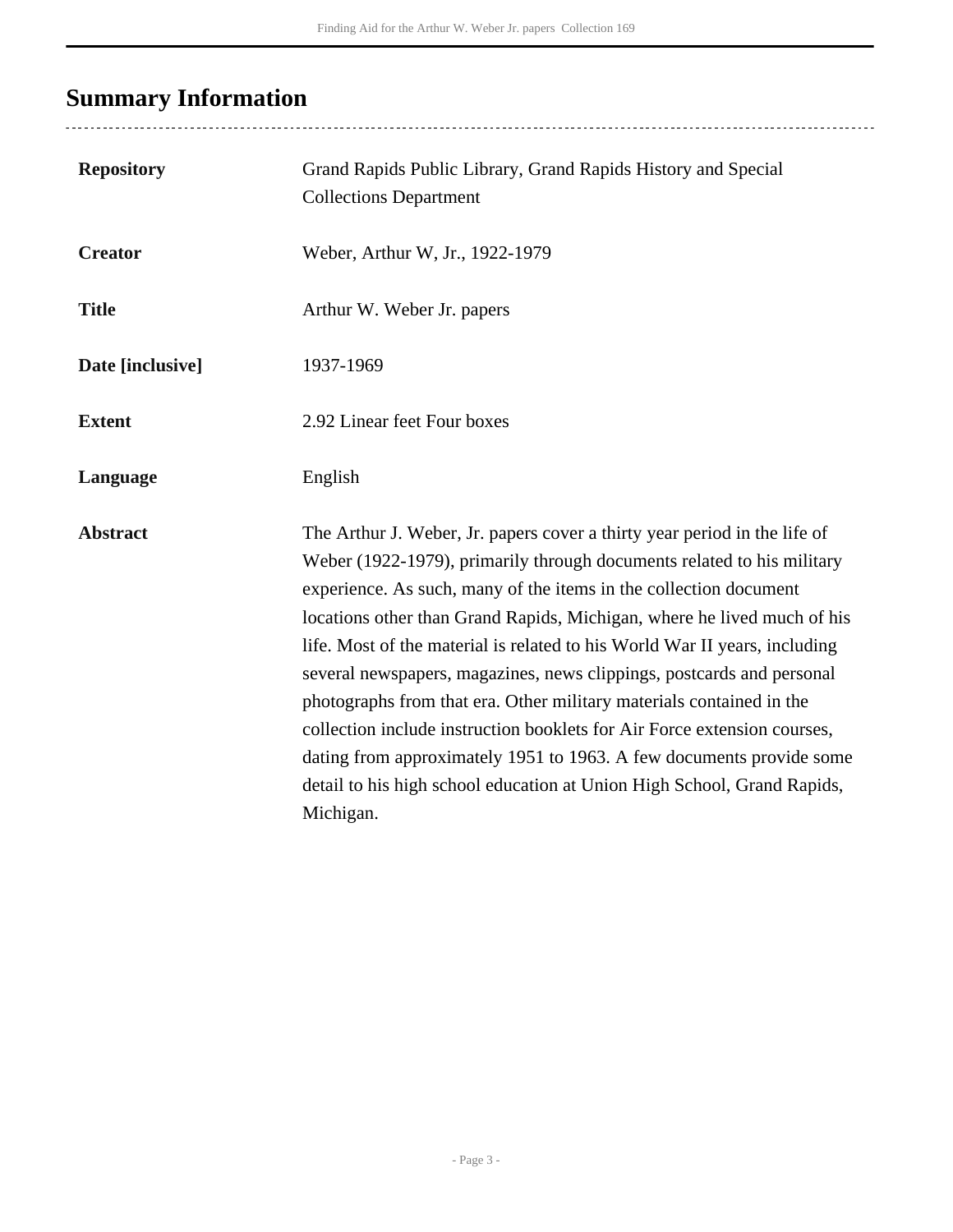# <span id="page-3-0"></span>**Biographical/Historical note**

Arthur W. Weber, Jr. (1922-1979) was born in Grand Rapids, Michigan, and graduated from Union High School in 1940. While attending Union High (1937-1940), Weber was an active member of the Reserve Officers Training Corps. From 1943 to early 1944, he was a member of the Army Air Corps stationed at Montgomery, Alabama, and the Army Air Corps Contract Flying School at Arcadia, Florida. In 1944, Weber entered the 331st Combat Crew Training School in Casper, Wyoming. He was stationed at numerous air bases across the United States, particularly those in Tennessee, Florida, Alabama, and Arkansas.

Later, Weber took several extension courses from the United States Air Force Extension Course Institute. These courses include instructions in aerial and ground photography, Air Force writing, and roads and grounds maintenance.

# <span id="page-3-1"></span>**Scope and Contents note**

The papers in this collection are divided into several series delineated and described below.

# <span id="page-3-2"></span>**Administrative Information**

## **Publication Information**

Grand Rapids Public Library, Grand Rapids History and Special Collections Department January 1994

## **Immediate Source of Acquisition note**

Betty Weber, September 21, 1993, accession number 1993.040

# <span id="page-3-3"></span>**Related Materials**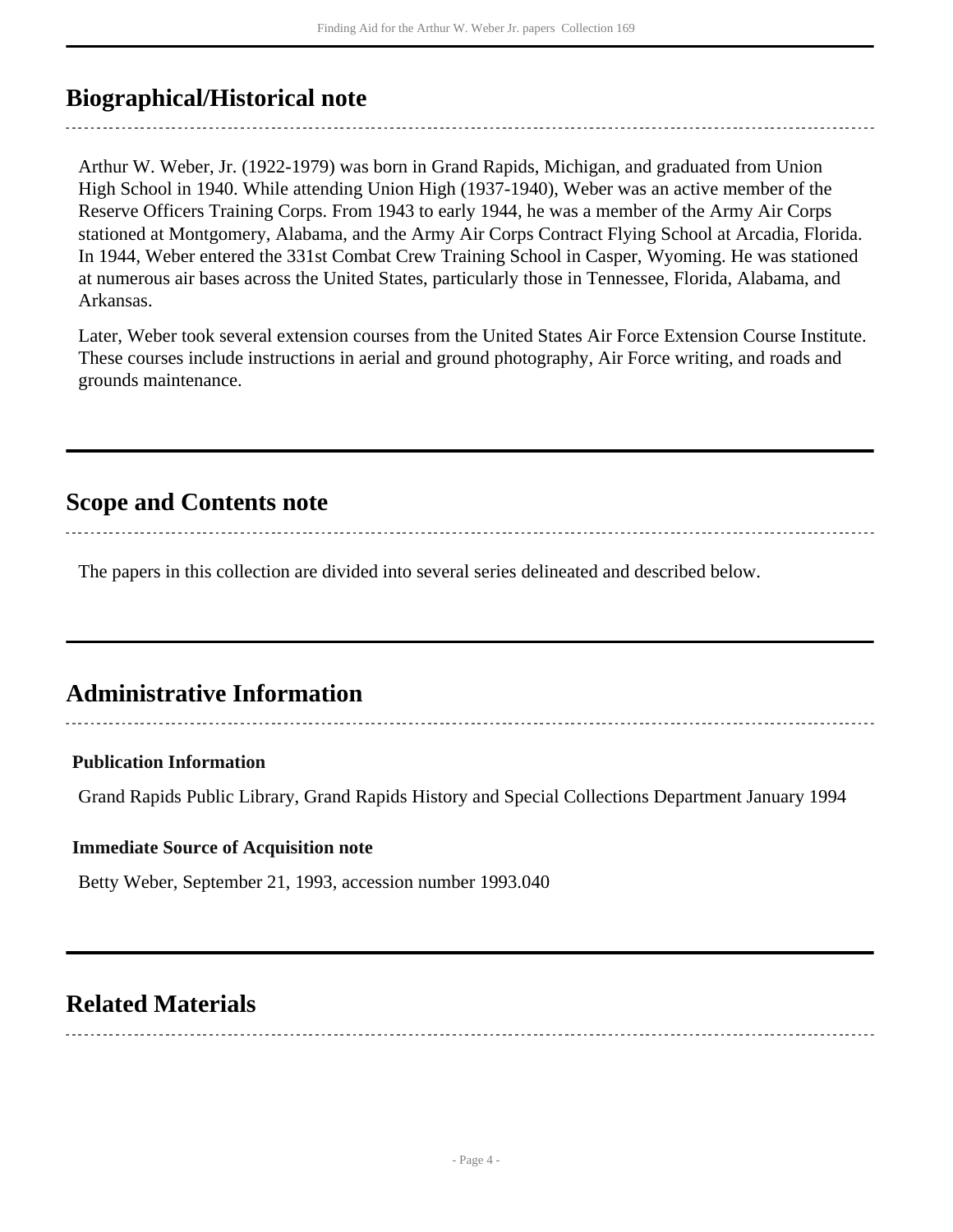### **Related Archival Materials note**

See also the other archival collections related to World War II, as well as the books and periodicals in the department research collections.

# <span id="page-4-0"></span>**Controlled Access Headings**

## **Corporate Name(s)**

• United States. Air Force.

#### **Genre(s)**

• personal papers

#### **Geographic Name(s)**

• Grand Rapids (Mich.) -- History

## **Subject(s)**

- Military education
- World War, 1939-1945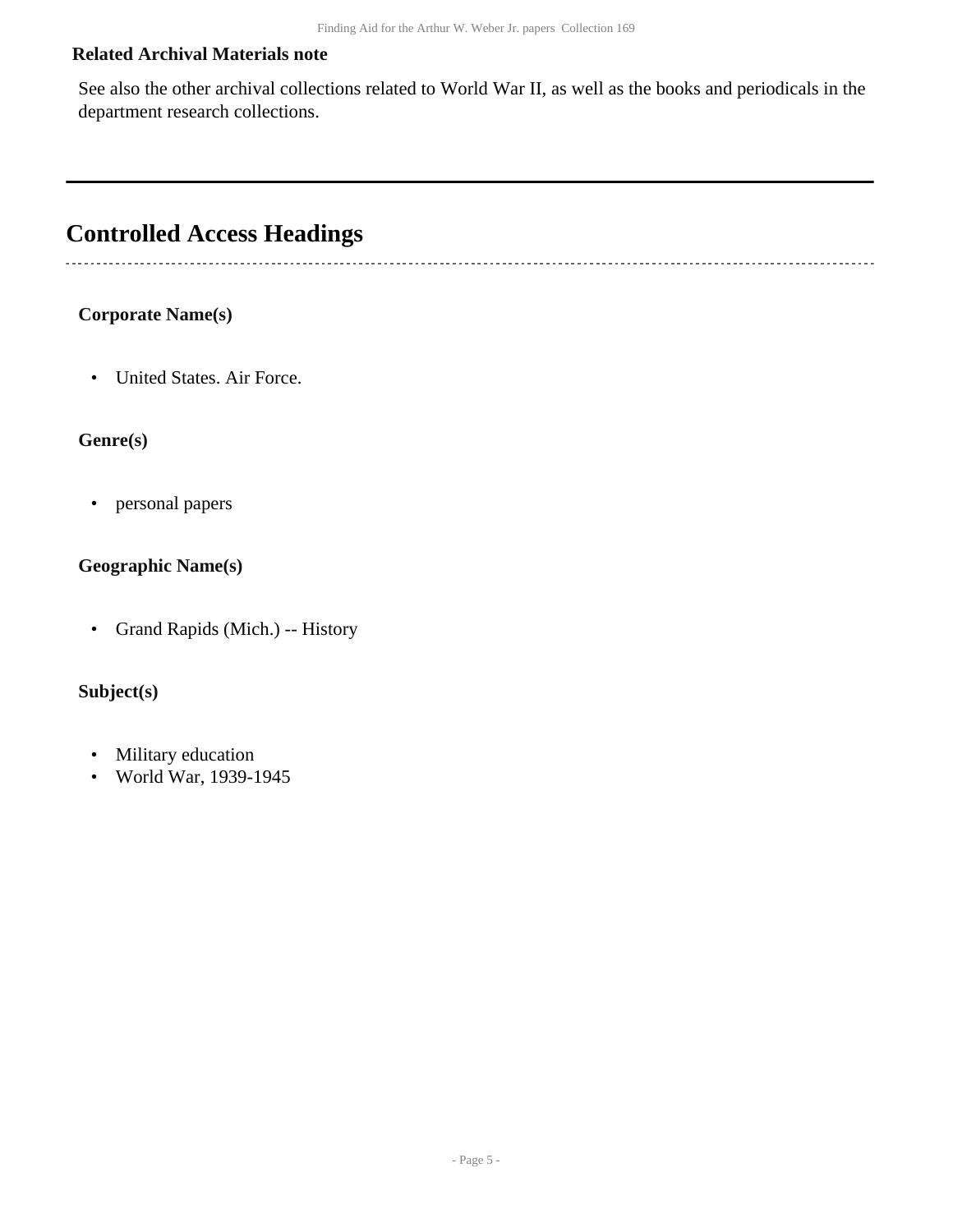# <span id="page-5-0"></span>**Collection Inventory**

<span id="page-5-1"></span>**Series I. Biographical information and High School years, 1937-1940.** 

### **Scope and Contents note**

Includes several documents relating to Weber's time at Union High School. Arranged chronologically.

<span id="page-5-2"></span>

|                                                                                                                         | <b>Box</b>   | Folder         |
|-------------------------------------------------------------------------------------------------------------------------|--------------|----------------|
| Biographical information                                                                                                | $\mathbf{1}$ | $\mathbf{1}$   |
| High School Memorabilia, 1940                                                                                           | $\mathbf{1}$ | 1.5            |
| R.O.T.C. Papers, 1937-1940.                                                                                             | $\mathbf{1}$ | $\overline{2}$ |
| Series II. World War II related materials.                                                                              |              |                |
| Subseries A. Maps, 1940s.                                                                                               |              |                |
| <b>Scope and Contents note</b>                                                                                          |              |                |
| Maps of the Netherlands, Belgium, Luxembourg, Northern France, and a street plan of London.<br>Arranged alphabetically. |              |                |
|                                                                                                                         |              | <b>Box</b>     |
| Netherlands, France, London. (legal sized folder). Formerly 169-1-3                                                     |              | 3              |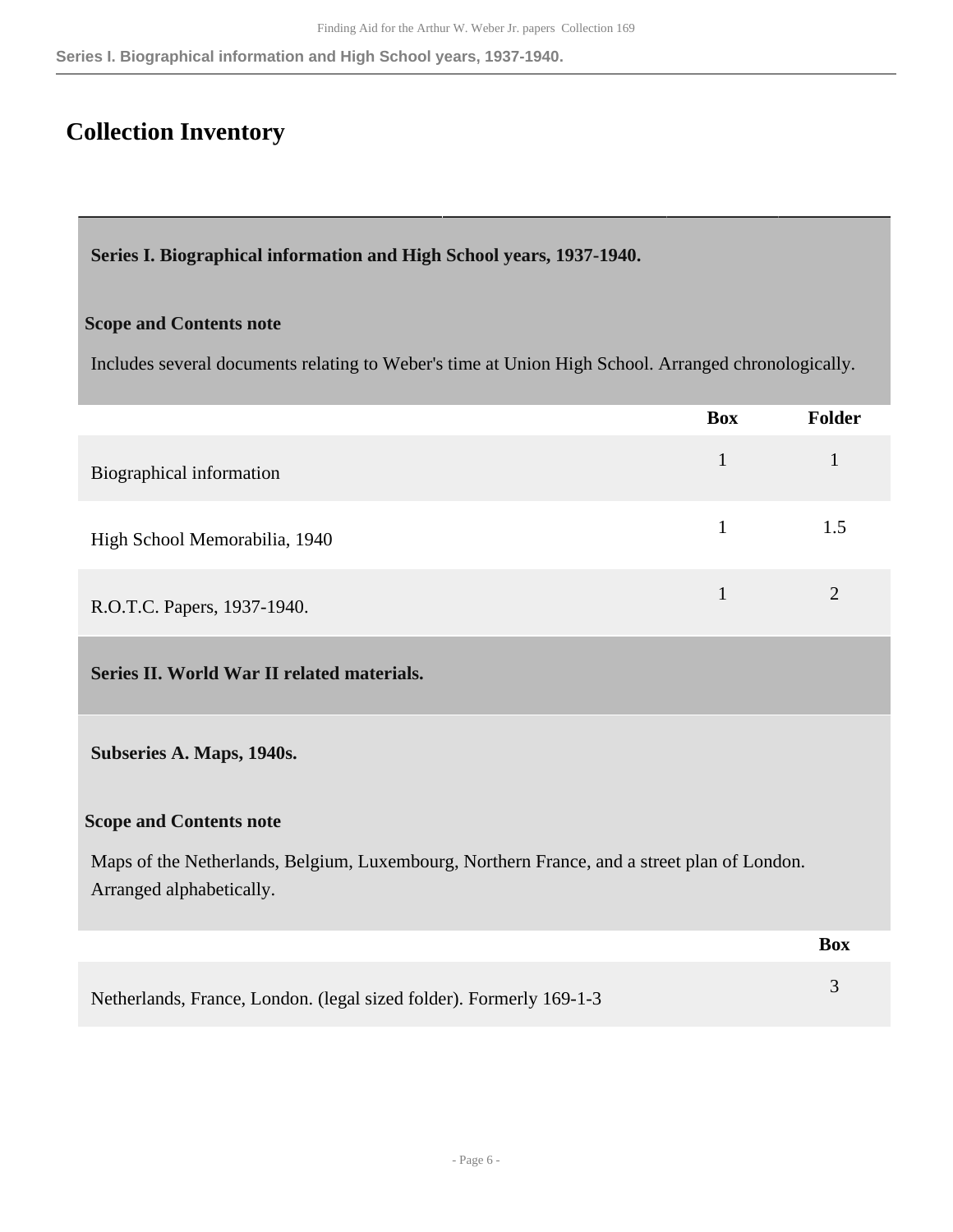#### **Subseries B. Air Force Training, 1943-1944, n.d.**

#### **Scope and Contents note**

Documents from the Nashville Army Air Center, Army Air Force Contract Flying School, Army Air Force Pilot School (Primary and Basic), United States Corps of Cadets, and the 331st Combat Crew Training School. Also included are several pages of handwritten notes. Arranged chronologically.

|                                                                              | <b>Box</b>   | Folder         |
|------------------------------------------------------------------------------|--------------|----------------|
| Catholic Prayer Book, 1943.                                                  | $\mathbf{1}$ | $\overline{4}$ |
| Handwritten notes, ca. 1943.                                                 | $\mathbf{1}$ | 5              |
| Songs, n.d.                                                                  | $\mathbf{1}$ | 6              |
|                                                                              |              | <b>Box</b>     |
| Air Force Training Papers, 1943-1944. (legal sized folder). Formerly 169-1-7 |              | 3              |
| Nashville Army Air Center                                                    |              | 3              |
| Army Air Force Contract Flying School                                        |              | 3              |
| Maxwell Field, Alabama                                                       |              | 3              |
| Army Air Force Contract Pilot School (Primary)                               |              | 3              |
| Army Air Force Contract Pilot School (Basic)                                 |              | 3              |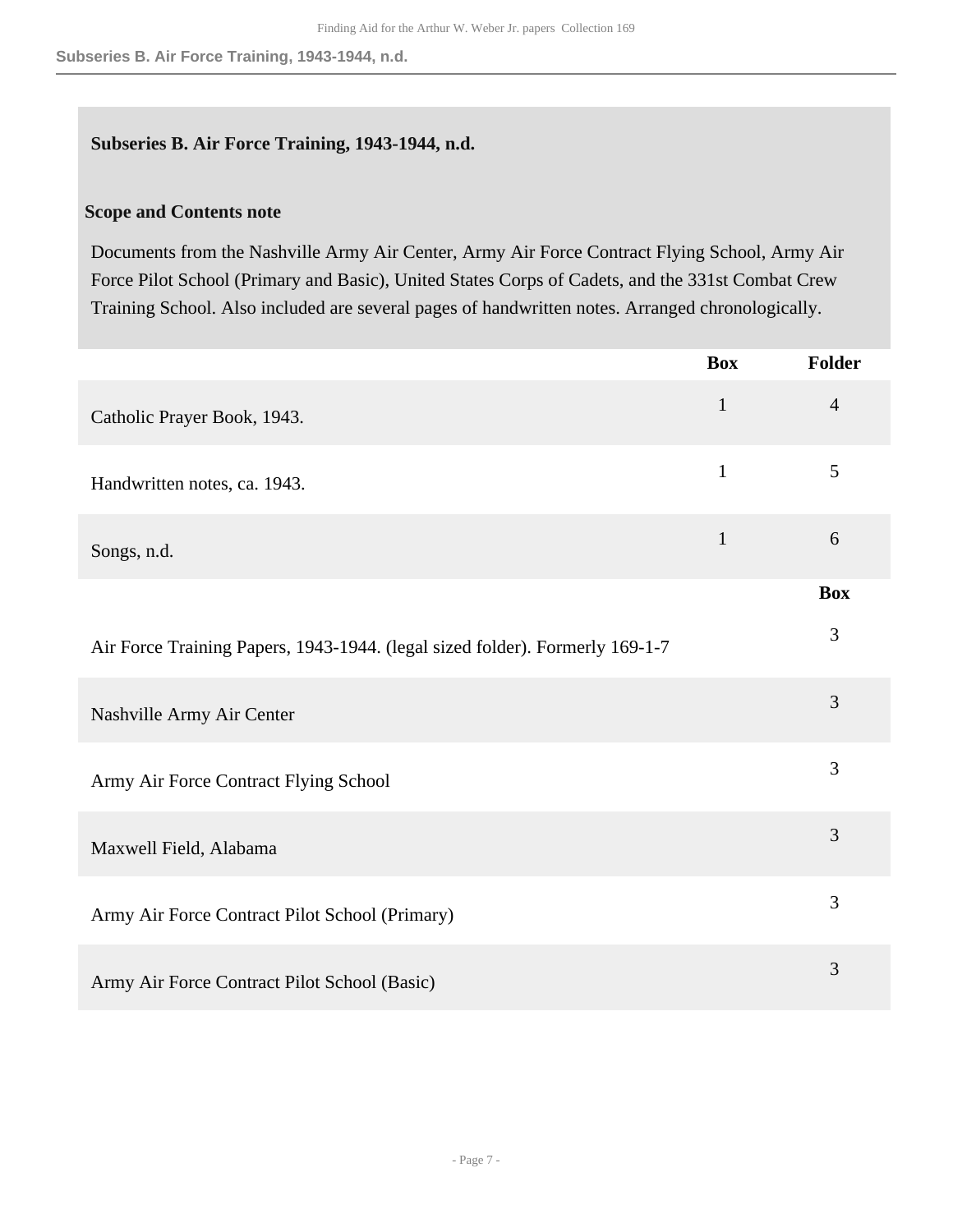| United States Corps of Cadets 331st. Combat Crew Training School                                                                          | 3              |
|-------------------------------------------------------------------------------------------------------------------------------------------|----------------|
| Subseries C. Newspapers, 1943-1945.                                                                                                       |                |
| <b>Scope and Contents note</b>                                                                                                            |                |
| A variety of newspapers, most of which are the Stars and Stripes. Arranged alphabetically by newspaper<br>title and then chronologically. |                |
|                                                                                                                                           | <b>Box</b>     |
| Arkansas Traveler.                                                                                                                        | $\overline{2}$ |
| Daily Mail.                                                                                                                               | $\overline{2}$ |
| Daily Mirror.                                                                                                                             | $\overline{2}$ |
| The Stars and Stripes.                                                                                                                    | $\overline{2}$ |
| The Sunday News.                                                                                                                          | $\overline{2}$ |
| Tomorrow.                                                                                                                                 | $\mathbf{2}$   |
| Warweek.                                                                                                                                  | $\overline{2}$ |
| Subseries D. News Clippings, 1938-1943.                                                                                                   |                |
| <b>Scope and Contents note</b>                                                                                                            |                |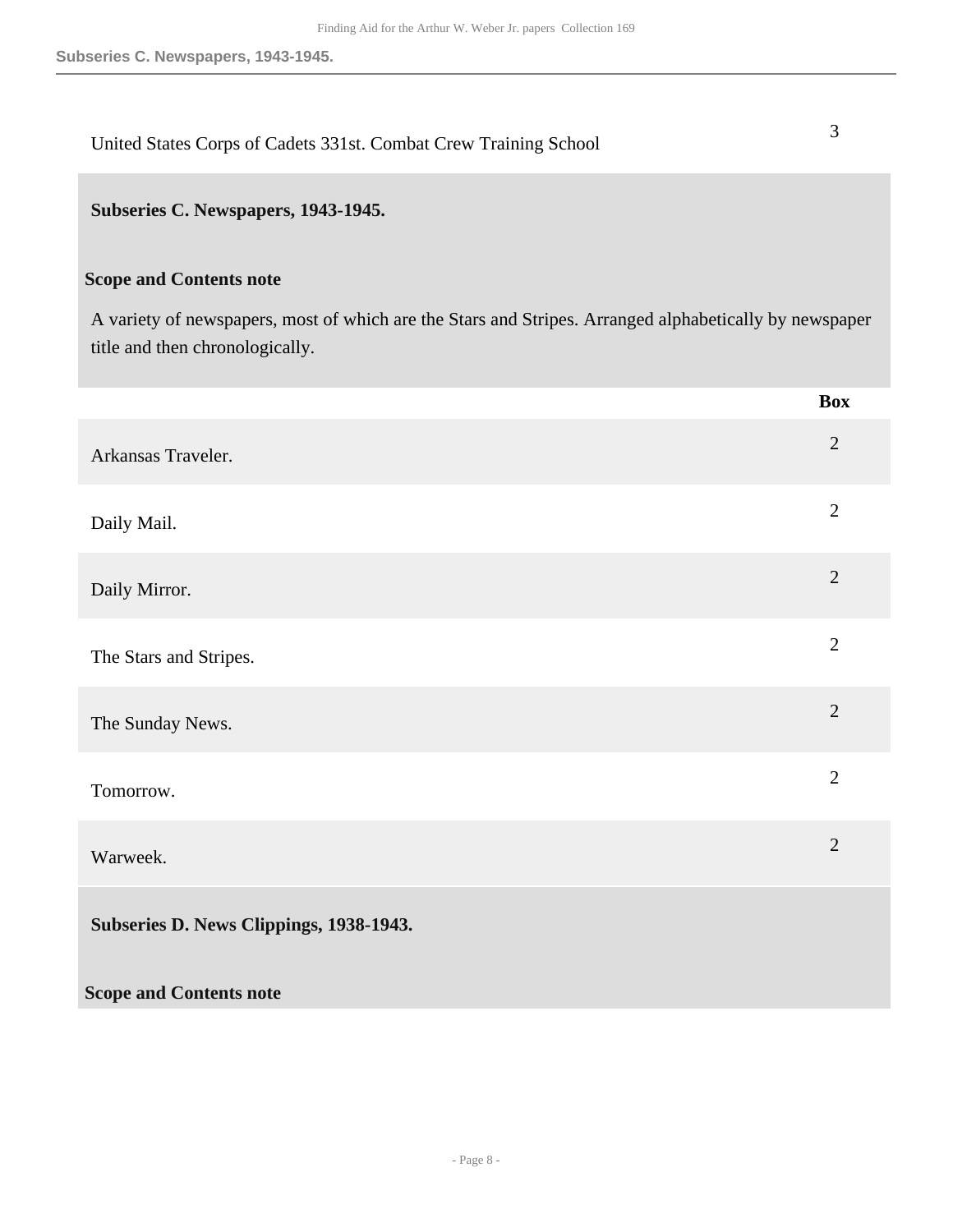| Scrap book and several loose articles and political cartoons relating to World War II. Arranged<br>chronologically.                                                                                         |              |                |
|-------------------------------------------------------------------------------------------------------------------------------------------------------------------------------------------------------------|--------------|----------------|
|                                                                                                                                                                                                             |              | <b>Box</b>     |
| Newspaper Clippings, 1939. (legal sized folder). Formerly 169-1-9                                                                                                                                           |              | 3              |
|                                                                                                                                                                                                             | <b>Box</b>   | Folder         |
| Newspaper Clippings, Political Cartoons, 1939-43.                                                                                                                                                           | $\mathbf{1}$ | 9              |
| <b>Subseries E. Scrapbooks/Clippings</b>                                                                                                                                                                    |              |                |
|                                                                                                                                                                                                             |              | <b>Box</b>     |
| Scrapbook, 1938-1943.                                                                                                                                                                                       |              | $\overline{4}$ |
| Series III. Magazines, 1943-1969. National in scope; not foldered                                                                                                                                           |              |                |
| <b>Scope and Contents note</b>                                                                                                                                                                              |              |                |
| This series contains periodicals from the World War II period, as well as later magazines on other topics.                                                                                                  |              |                |
| Issues of the Yank and numerous loose pages from the magazine. Also included are single issues of The<br>Picture Post, Flying, Overseas Comic Book, and Leica Photography. Arranged alphabetically and then |              |                |
| chronologically for each magazine.                                                                                                                                                                          |              |                |
|                                                                                                                                                                                                             |              |                |
|                                                                                                                                                                                                             |              | <b>Box</b>     |
| Flying, 1945.                                                                                                                                                                                               |              | 3              |
| Leica Photography, 1969.                                                                                                                                                                                    |              | 3              |

<span id="page-8-0"></span>Overseas Comic Book, 1945. <sup>3</sup>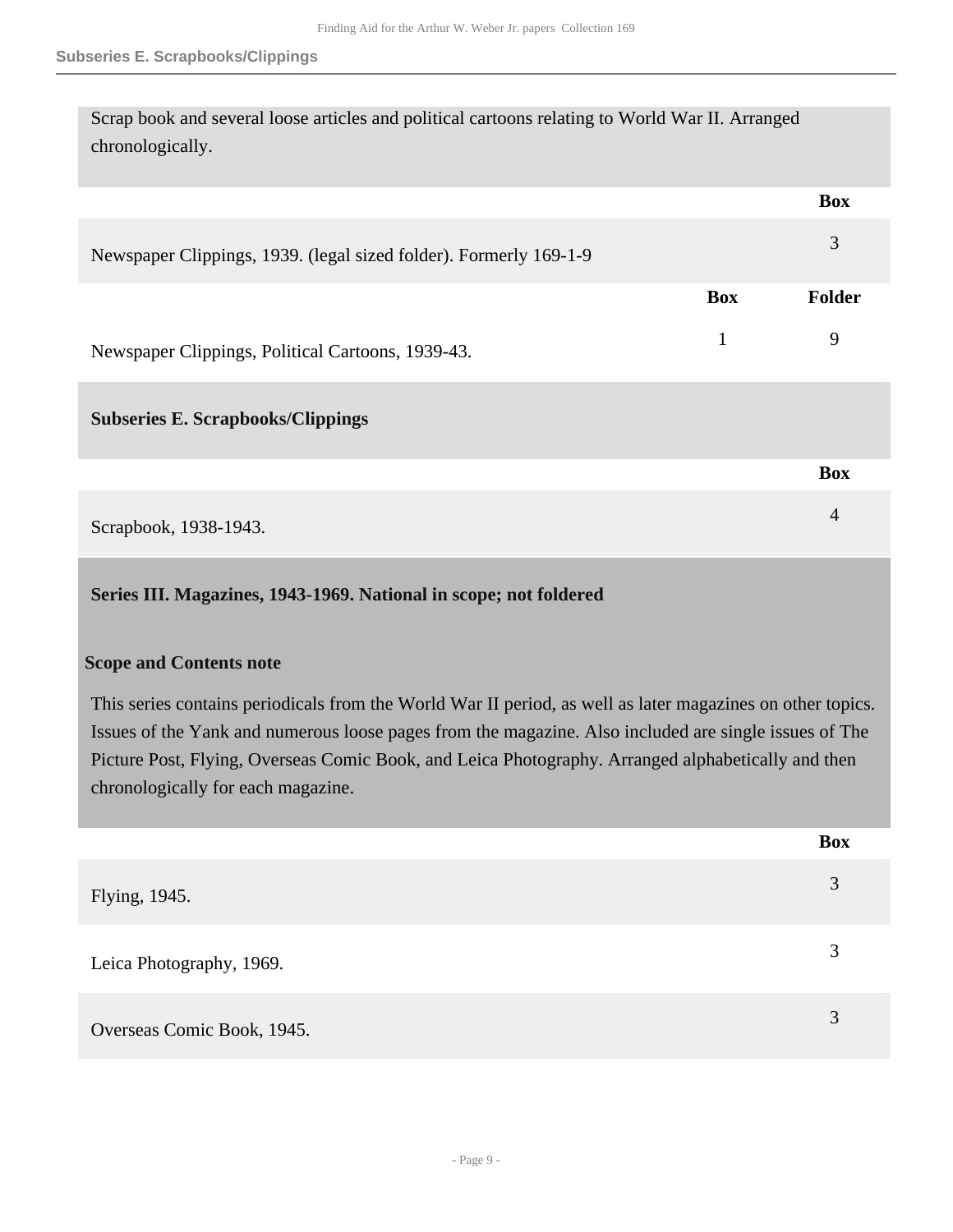| Yank, The Army Weekly, 1943-1945 (10 complete; 90 loose pages) |  |
|----------------------------------------------------------------|--|
| Picture Post, 3-24-1945.                                       |  |
| +7 loose pages from unidentified publication                   |  |

### <span id="page-9-0"></span>**Series IV. Extension Courses, 1951-1963**

# **Scope and Contents note**

Instruction booklets and some examination booklets for three different courses. Arranged chronologically.

|                                                                                                                | <b>Box</b>   | Folder |
|----------------------------------------------------------------------------------------------------------------|--------------|--------|
| Photographic Officer, 1951, volume 1                                                                           | $\mathbf{1}$ | 10     |
| Photographic Officer, 1951, volume 2                                                                           | $\mathbf{1}$ | 11     |
| Guide for Air Force Writing, 1953                                                                              | $\mathbf{1}$ | 12     |
| Roads and Grounds Specialist, 1963, Volume 1: Shipping List,<br>Examination Booklet, Student-Instructor Letter | $\mathbf{1}$ | 13     |
| Roads and Grounds Specialist, 1963, Volume 2: Shipping List,<br><b>Examination Booklet</b>                     | $\mathbf{1}$ | 14     |
| Roads and Grounds Specialist, 1963, Volume 3: Shipping List,<br><b>Examination Booklet</b>                     | $\mathbf{1}$ | 15     |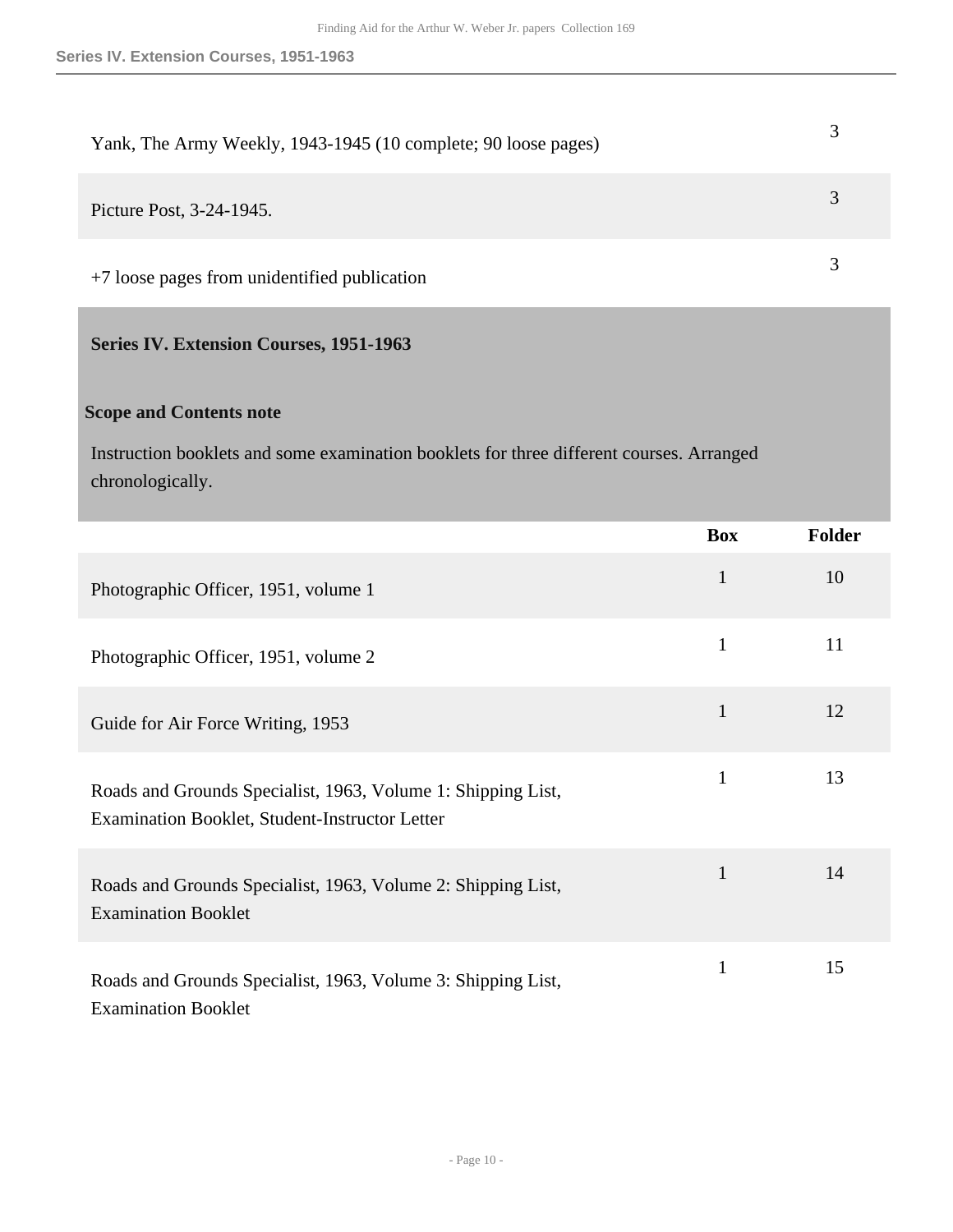Roads and Grounds Specialist, 1963, Volume 4: Shipping List, Examination Booklet

1 16

#### <span id="page-10-0"></span>**Series V. Postcards, 1943-1944**

#### **Scope and Contents note**

Variety of postcards associated with the various locations where he was stationed while in the Reserves during WWII, or on leave travel. Included are cards from Alabama, Arkansas, Florida, Great Smoky National Park, Michigan, Nebraska, New York Tennessee, Utah, and Wyoming. Arranged alphabetically by location.

|                                  | <b>Box</b>   | <b>Folder</b> |
|----------------------------------|--------------|---------------|
| Alabama                          | $\mathbf{1}$ | 17            |
| Fayetteville, Arkansas           | $\mathbf{1}$ | 18            |
| Florida                          | $\mathbf{1}$ | 19            |
| <b>Great Smoky National Park</b> | $\mathbf{1}$ | 20            |
| Michigan                         | $\mathbf 1$  | 21            |
| McCook, Nebraska                 | $\mathbf{1}$ | 22            |
| Newburgh, New York               | $\mathbf{1}$ | 23            |
| Tennessee                        | $\mathbf{1}$ | 24            |